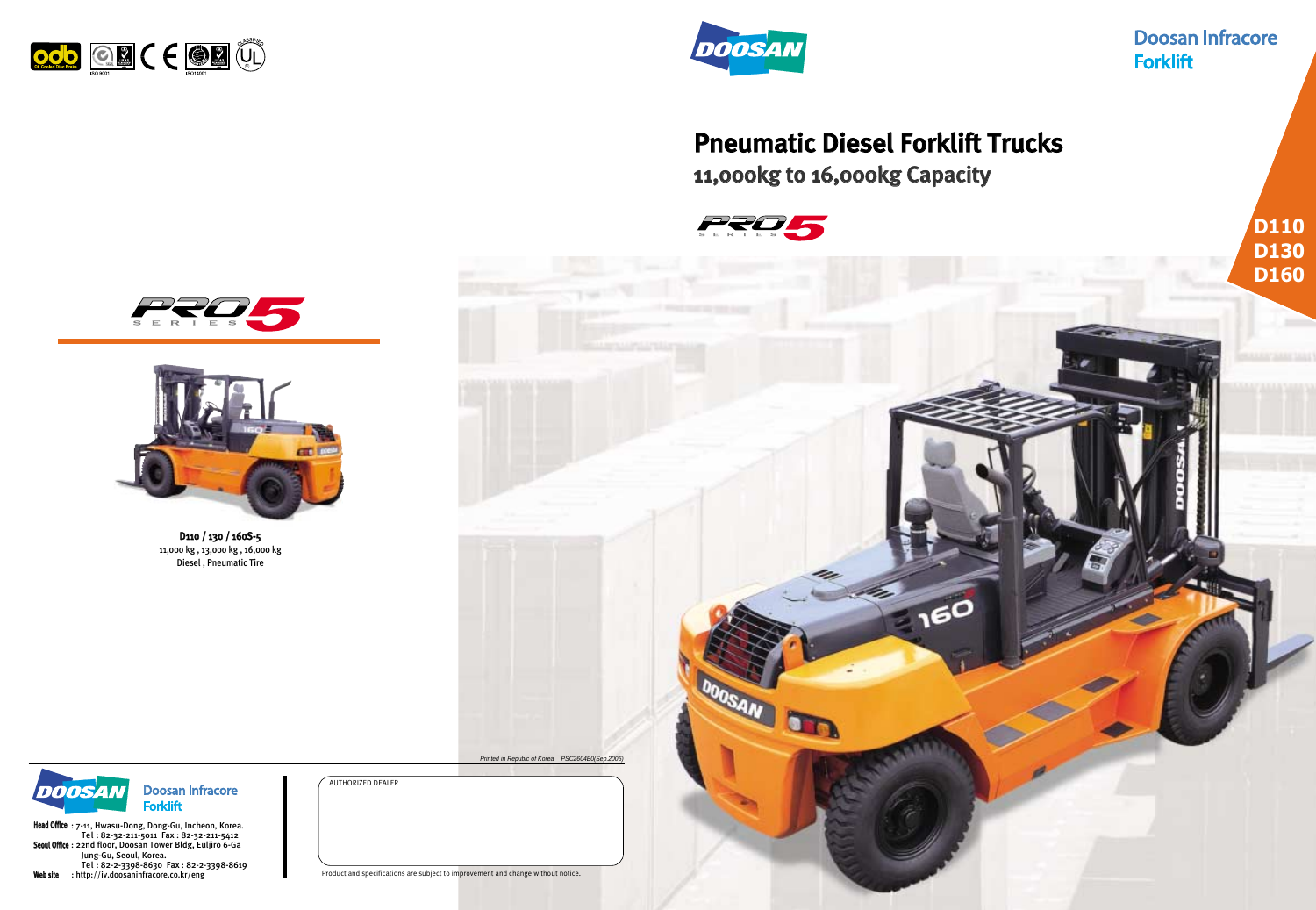## *TOUGH, PRODUCTIVE AND GOOD LOOKIN' TO !*

 $5,60$ 

**That's the complete package you'll get with our new D110-D160 pneumatic family. The Doosan design team has pulled out all the stops to give customers the most ROBUST and DURABLE machines in our forklift product line-up. These powerful pneumatics with their INCREASED CAPACITY can handle the toughest tasks in the most demanding applications with SPEED, POWER and EFFICIENCY.**

- Powerful and Efficient Intercooler Turbo-charged Doosan DL06 Diesel Engine
- 140 PS(138HP) for D110/130
- 160 PS(158HP) for D160
- Full Air Actuated Brake System - Service Brake
	- Parking Brake
- Integrated Operator Instrument Panel
- Pilot Actuated Hydraulic Control Valve and Levers
- **C** Low Emission Tier III Engine
- Optional Tiltable Operator Compartment with or without Cab
- Electrically Controlled Full Autoshift **Transmission**
- Rugged Planetary Drive Axle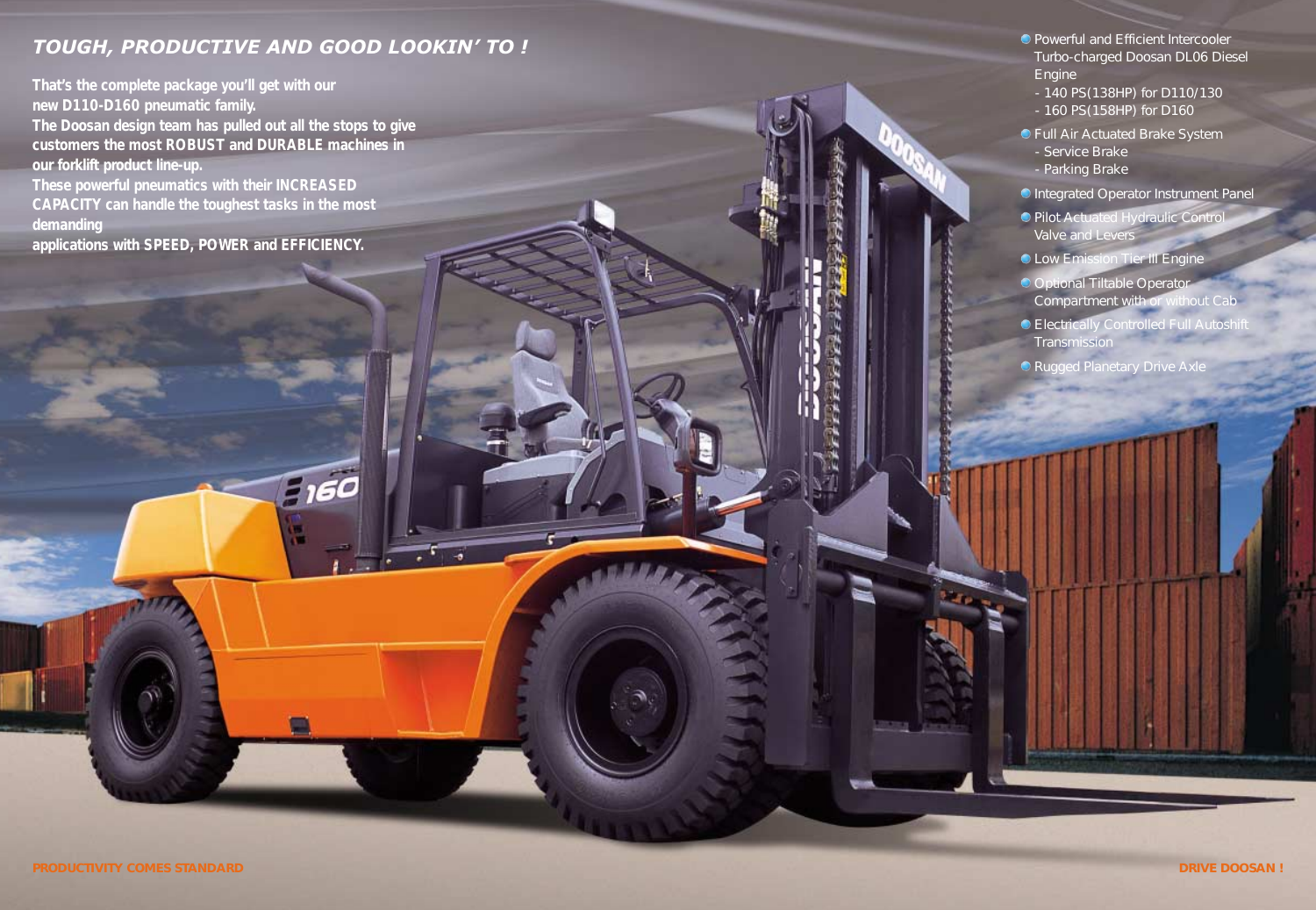## *OPERATORS ON THE JOB WILL FEEL RIGHT AT HOME*

## *..... THANKS TO ALL THE COMFORT AND CONVENIENCE FEATURES IN OUR HUMAN ENGINEERED OPERATOR COMPARTMENT*

**D110/130/160S-5 series comes equipped with our optimized operator comfort systems. The combination of a spacious operator compartment with a variety of operational enhancements will boost productivity in any application. Operators can efficiently control and monitor the truck operational status at a glance from their seated position.**

- **Wide Foot Steps and Grab Bar** Wide and large open foot steps with anti-skid surface and a conveniently positioned overhead guard pillar grab bar provide effortless entry and exit.
- **Built in Air conditioning Duct and Grills (with Optional Operator Cab)** are operator friendly positioned for maximum comfort in any environment.









## **Operator friendly features include:**

#### **Spacious Operator compartment**

Wide operator leg room, tiltable steering column and ergonomically located operator pedals with a low cowl height facilitate ease of operation.

### **C** Optional Deluxe Operator Cab

The all round visibility and deluxe operator cab is newly designed for maximum comfort of climate control. Highly visible front, top glass, side slide windows and numerous options will make operators feel right at home on the job.

#### **Deluxe Suspension Seat**

Full suspension deluxe seat with 6 directional adjustments keeps operators fresh and productive throughout the shift.

#### **Integrated Instrument Panel**

The centralized and integrated easy-to-read instrument panel maximizes operator efficiency. Fuel gauge, engine hour meter, air pressure gauge, engine oil pressure, coolant and transmission temperature gauge keeps operator aware of all vehicle performance systems

#### **Pilot Actuated Hydraulic Control Valve and levers**

with minimal valve throw provides smooth and responsive hydraulics for superb operator control.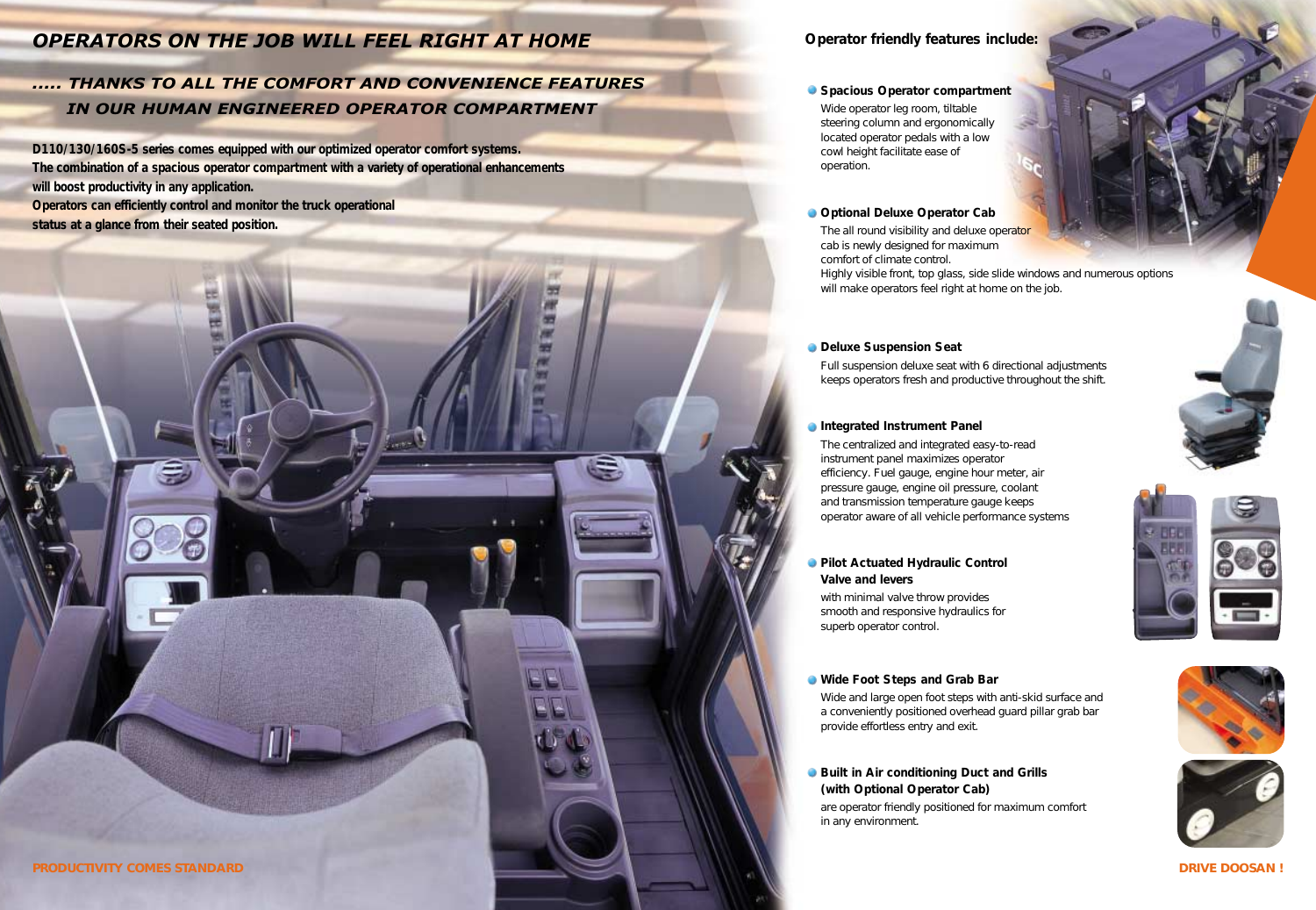## *MINIMIZED MAINTENANCE, EASY SERVICEABILITY!*

**Doosan forklift trucks are designed with longevity in mind. A Doosan truck has specific design elements that enhance the reliability of its parts for decreased wear and tear and increased endurance. Count on the reliability of a Doosan forklift truck for peace of mind allowing you to concentrate on aspects of your business besides material handling**

**A Planetary Type Drive Axle** Planetary drive axle assembly with steel housing features hardened load-bearing spindles and full-floating axle shafts with positive oil flow to all gears and bearings, four-pinion, hypoid differential and radically floating sun and ring gear.



**Pre-Cleaner and Dual Element Air Cleaner** Heavy duty air cleaning system extend engine service life and allows clean, cool air into the engine intake system.

## *A HALLMARK OF DURABILITY, RELIABILITY AND SERVICEABILITY*



**PRODUCTIVITY COMES STANDARD** 

DOOSA

**and Tiltable Operator Cab** makes servicing of all powertrain components quick and easy. An electrically assisted hydraulic actuated cylinder tilts operator compartment to left side about 65 degrees for easy access to inside truck components

one touch tillting cabin switch

3160

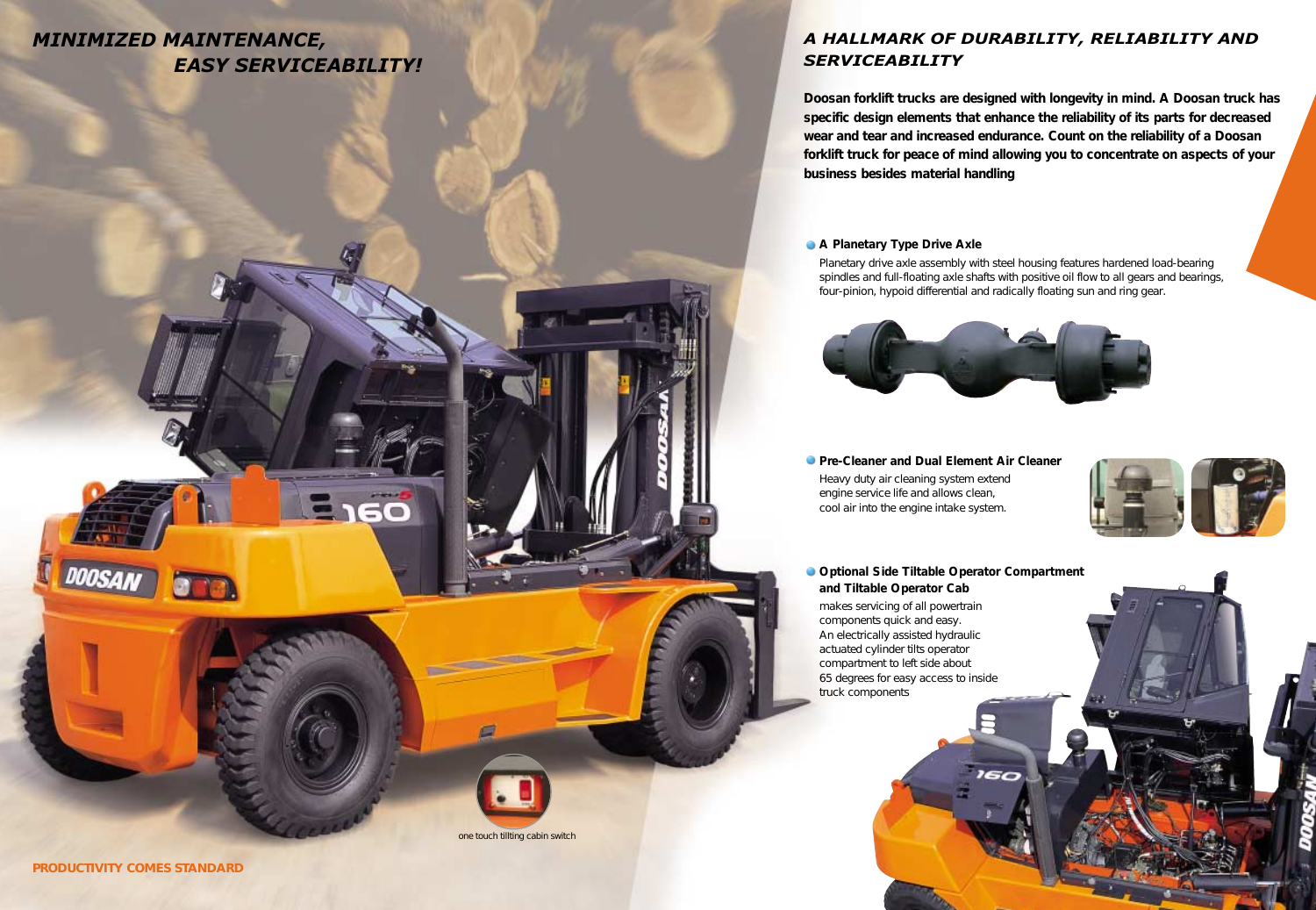## *TOUGH, PROVEN AND RELIABLE COMPONENTS.... GUARANTEE EFFICIENT AND PRODUCTIVE OPERATION*

## *WE'VE COMBINED POWER WITH EFFICIENCY TO GIVE YOU THE MOST PRODUCTIVE TRUCK IN THIS*







**Low emission, High power and Fuel Efficient 5.9 Liter Diesel Engine**  Doosan DL06 turbo-intercooler (air cooler) diesel engine complies with EPA Tier III and Euro Stage 3 emission regulations. The electric governed engine control system provides high performance and low fuel consumption rates for excellent economical operation. Six cylinders, Common Rail Direct Injection, full range electrical governer and a heavy duty fuel filter with water separator, all add up to a powerful and efficient power plant.



**Fully Electric controlled Autoshift Transmission** provides electronic inching enabling even massive loads to be moved with great precision. Fully capable of shifting under power, soft gear shifting is achieved with 3 forward and 3 reverse gears. Maintenance requirements and service life are greatly enhanced.

### **Hydraulic Motor Driven Remote Cooling Fan**

A large capacity cooling fan driven by a remote hydraulic motor effectively manages operating temperatures to enhance engine wear and productive capacity.